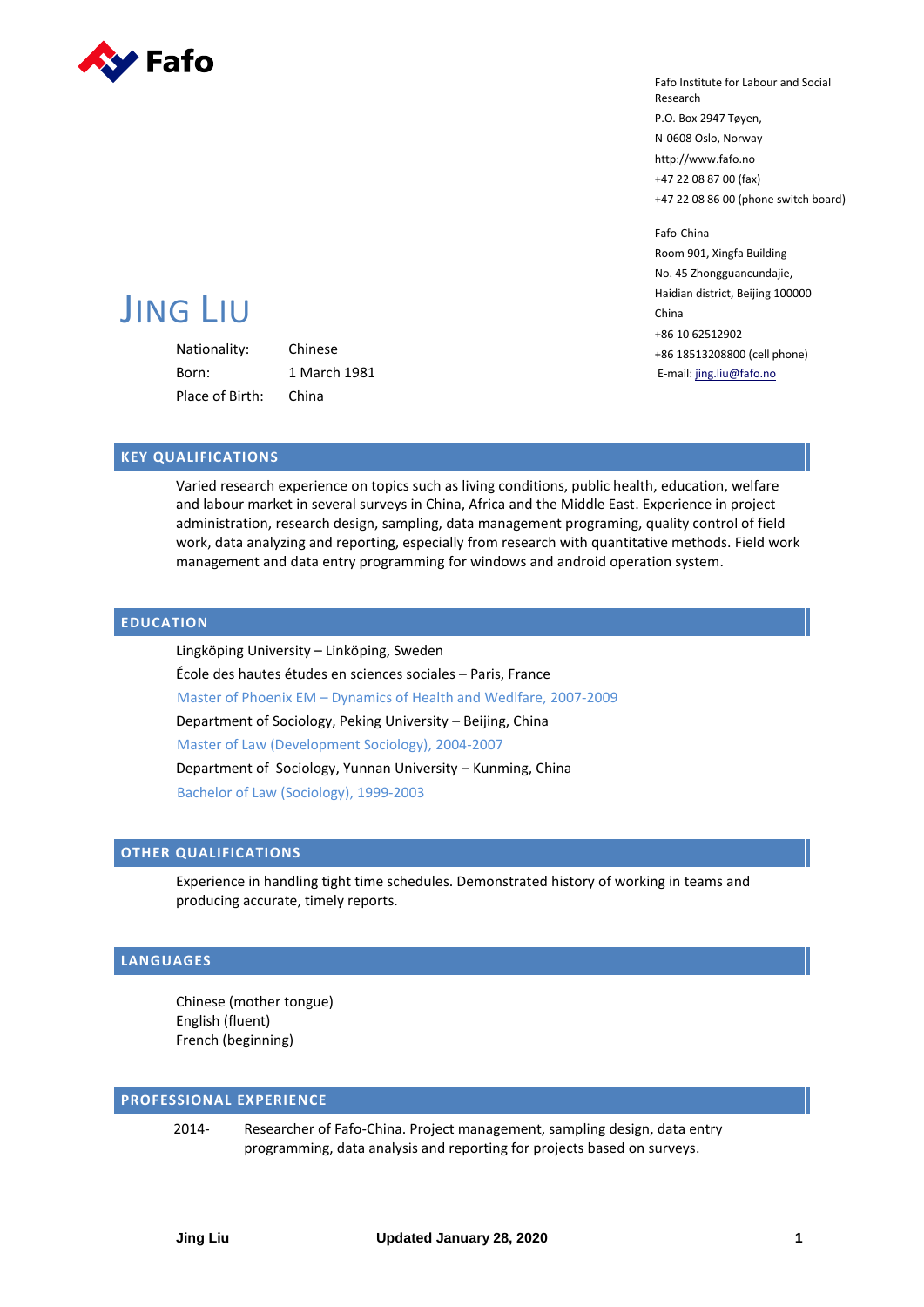- 2012-2014 Researcher, Fafo-AIS. Sampling design, data entry programming, data analysis and reporting for projects based on surveys.
- Nov 2009-2011 Research assistant for the head of research, Fafo-AIS. Assisting in projects related to China. Support to Fafo colleagues on projects conducted in Middle East and Africa.

#### **COUNTRIES WORKED IN**

Benin, China, Egypt, Eritrea, Ghana, Haiti, India, Jordan, Lebanon, Liberia, Niger, South Africa, Tunisia, Uganda

## **PUBLICATIONS**

#### **PEER REVIEWED**

- 2018 (with others), "Global, regional, and national mortality trends in older children and young adolescents (5–14 years) from 1990 to 2016: an analysis of empirical data", The Lancet 6(10): e1087-e1099, doi[: 10.1016/S2214-109X\(18\)30353-X](https://doi.org/10.1016/S2214-109X(18)30353-X)
- 2014 Jon Pedersen and Jing Liu, "Health Impact of New Pharmaceutical Products in the Context of Health Impact Funds", in S Chaturvedi et al [ed] The living tree: Traditional Medicine and Public Health in China and India: New Dehli: Academic Foundation.
- 2012 (with Jon Pedersen), "Child Mortality Estimation: Appropriate Time Periods for Child Mortality Estimates from Full Birth Histories", PLoS Med 9(8): e1001289. doi:10.1371/journal.pmed.1001289

#### **OTHER PUBLICATIONS**

- 2018 Huafeng Zhang, Mona Christophersen, Kristin Dalen, Jing Liu and Jon Pedersen, "Reconstructing a future: Ten years after the Wenchuan earthquake", Fafo-report 2018:21, Oslo:Fafo
- 2015 [Anne Hatløy](https://www.fafo.no/index.php/en/ansatte/alle-ansatte/item/aha), Massa Coulibaly and Jing Liu, "[Réorientation religieuse au sud du Mali](https://www.fafo.no/index.php/en/publications/fafo-reports/item/reorientation-religieuse-au-sud-du-mali-rapport-de-statistiques)  Rapport de [statistiques](https://www.fafo.no/index.php/en/publications/fafo-reports/item/reorientation-religieuse-au-sud-du-mali-rapport-de-statistiques)", Fafo-report, 2015:14
- 2015 [Anne Hatløy](https://www.fafo.no/index.php/en/ansatte/alle-ansatte/item/aha) and [Jing Liu](https://www.fafo.no/index.php/en/ansatte/alle-ansatte/item/jil), "Religious reorientation in Southern Mali", Tabulation report, Fafo-report 2015:04
- 2014 Jon Pedersen and Jing Liu, "[Les enfants travailleurs domestiques en Haïti en 2014 : Rapport de](https://www.fafo.no/index.php/en/publications/fafo-reports/item/les-enfants-travailleurs-domestiques-en-haiti-en-2014-rapport-de-statistiques)  [statistiques](https://www.fafo.no/index.php/en/publications/fafo-reports/item/les-enfants-travailleurs-domestiques-en-haiti-en-2014-rapport-de-statistiques)" Fafo report, 2014:57
- 2014 Henriette Lunde, Jing Liu and Jon Pedersen, "Child domestic workers in Haiti 2014: Tabulation report", Fafo-report 2014:56, Oslo: Fafo
- 2013 (with Mona Christophersen, Cathrine Moe Thorleifsson and Åge A. Tiltnes), "[Lebanese attitudes](http://www.fafo.no/pub/rapp/10179/index.html)  [towards Syrian refugees and the Syrian crisis. Results from a national opinion poll implemented 15](http://www.fafo.no/pub/rapp/10179/index.html)– [21 May](http://www.fafo.no/pub/rapp/10179/index.html)", Fafo-paper 2013:13
- 2012 (with Dalen, Kristin, Hedda Flatø, and Zhang Huafeng), "[Recovering from the Wenchuan Earthquake.](http://www.fafo.no/pub/rapp/20266/index.html)  [Living Conditions and Development in Disaster Areas 2008](http://www.fafo.no/pub/rapp/20266/index.html)–2011", Fafo-report 2012:39
- 2011 (with Jon Pedersen) The Health Impactof New Pharmaceutical Products in the Context of Health Impact Funds" Paper presented at International Conference on Equity and Access to Medicines : Role of Innovation and Institutions, 12-13/5-2011
- 2011 (with Åge A Tiltnes, Jon Pedersen and Silje Sønsterudbråten), "[Palestinian Opinions about Public](http://www.fafo.no/pub/rapp/10129/10129.pdf)  [Services](http://www.fafo.no/pub/rapp/10129/10129.pdf)", Fafo-paper 2011:08
- 2011 (with Åge A. Tiltnes, Jon Pedersen and Silje Sønsterudbråten), ["Palestinian Opinions about](http://www.fafo.no/pub/rapp/10130/10130.pdf) [Governance, Institutions and Political Leaders](http://www.fafo.no/pub/rapp/10130/10130.pdf)". Fafo-paper 2011:09
- 2011 (with Åge A. Tiltnes and Jon Pedersen) Surveying Palestinian Opinion; Results from an opinion poll in the West Bank and Gaza Strip February 2011, Tabulation report. Oslo: Fafo
- 2010 Åge A. Tiltnes and Jing Liu, "[Surveying Palestinian Opinion. Results from an opinion poll in the West](https://www.fafo.no/index.php/en/publications/fafo-notes/item/surveying-palestinian-opinion-results-from-an-opinion-poll-in-the-west-bank-and-the-gaza-strip-february-and-may-2010)  [Bank and the Gaza Strip February and May 2010](https://www.fafo.no/index.php/en/publications/fafo-notes/item/surveying-palestinian-opinion-results-from-an-opinion-poll-in-the-west-bank-and-the-gaza-strip-february-and-may-2010)", Fafo-paper 2010:15
- 2010 Åge A. Tiltnes and Jing Liu, "[Surveying Palestinian Opinion. Results from an opinion poll in the West](https://www.fafo.no/index.php/en/publications/fafo-notes/item/surveying-palestinian-opinion-results-from-an-opinion-poll-in-the-west-bank-february-2010)  [Bank February 2010](https://www.fafo.no/index.php/en/publications/fafo-notes/item/surveying-palestinian-opinion-results-from-an-opinion-poll-in-the-west-bank-february-2010)", Fafo-paper 2010:14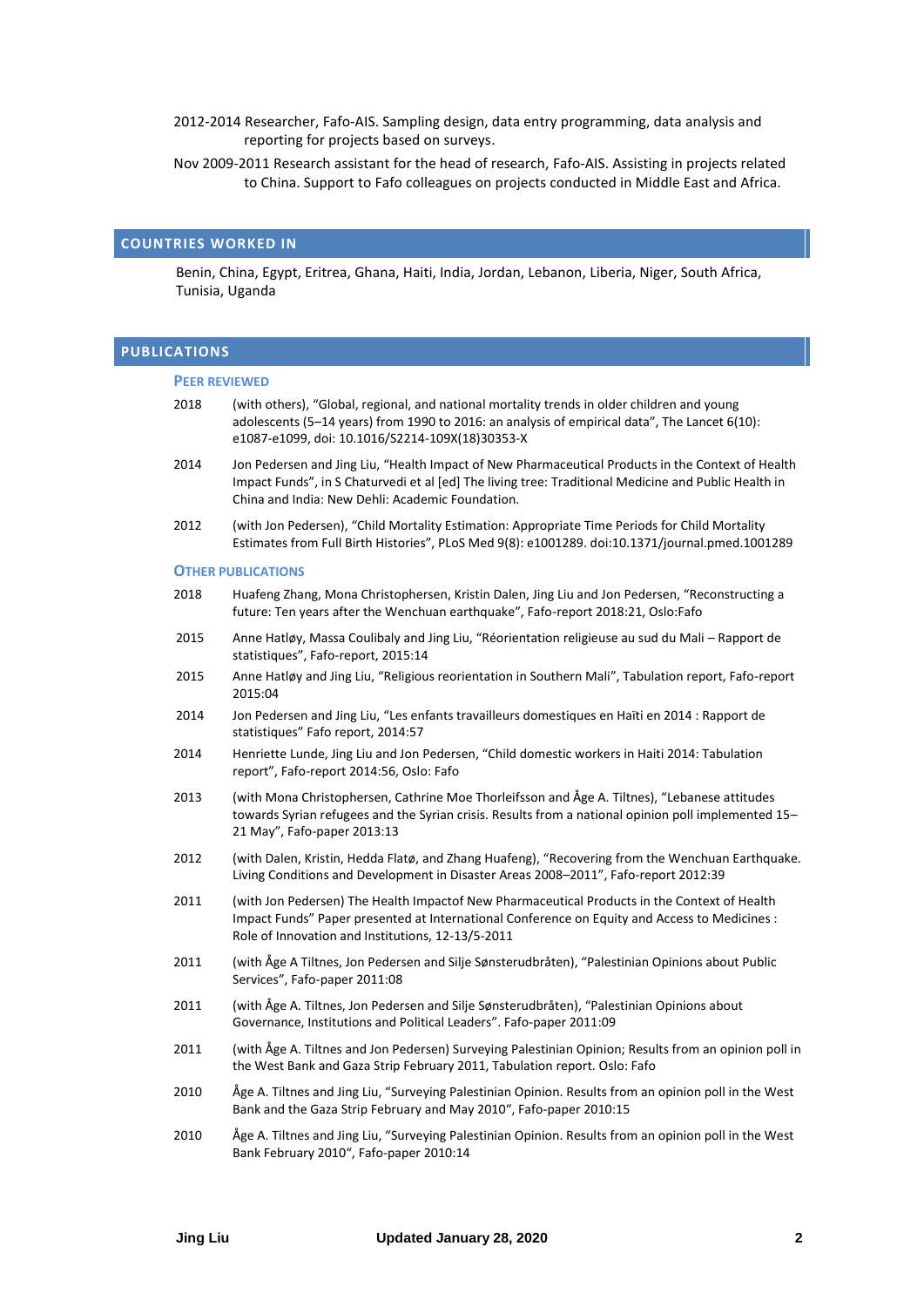- 2010 Åge A. Tiltnes and Jing Liu, "[Surveying Palestinian Opinion. Results from an opinion poll in the Gaza](https://www.fafo.no/index.php/en/publications/fafo-notes/item/surveying-palestinian-opinion-results-from-an-opinion-poll-in-the-gaza-strip-may-2010)  [Strip May 2010](https://www.fafo.no/index.php/en/publications/fafo-notes/item/surveying-palestinian-opinion-results-from-an-opinion-poll-in-the-gaza-strip-may-2010)", Fafo-paper 2010:13
- 2010 Jon Pedersen and Jing Liu, Appropriate time periods for child mortality estimates from full birth histories, TAG paper, Inter Agency Group for Child Mortality Estimation.

## **ABSTRACTS /PRESENTATIONS AT CONFERENCES**

- 2014, "Sustainable Well-being Indicators for Emerging Economies: Based on the Case of China". Beijing
- 2011, "Labour market effects of the Wenchuan Earthquake" Sino-Norwegian Seminar on the Wenchuan Earthquake. Beijing
- 2010, "Labour market effects of the Wenchuan Earthquake" International Disaster and Risk Conference IDRC Davos 2010

## **PROJECTS AND FIELDWORKS**

| 2019->     | Monitoring of Socio-Economic Development of Western China. Sampling design, developing toos<br>and quality assurance on field work and data collection, data processing and reporting.                                             |  |
|------------|------------------------------------------------------------------------------------------------------------------------------------------------------------------------------------------------------------------------------------|--|
| 2018-2019  | Inclusive Education for Children with a Disability in Niger. Developing toos and quality assurance<br>on field work and data collection, data processing and reporting.                                                            |  |
| $2017 - >$ | Evaluation on speed school project in Niger. Developing tools and quality assurance on field work<br>management and data collection                                                                                                |  |
| 2017-2019  | WHO Study on global AGEing and adult health, phase III. Developing tools and quality assurance<br>on field work management and data collection.                                                                                    |  |
| 2017       | Living conditions in the Wenchuan earthquake area, Phase IV. Developing tools and quality<br>assurance on sampling, field work management and data collection, reports                                                             |  |
|            | 2015-2016 Eritrea, Eritrea Population and Health Survey, constructing data management system and<br>interview tool based on android tablets                                                                                        |  |
| 2015       | Eritrea, Eritrea Labor Force survey, quality control for data entry system                                                                                                                                                         |  |
|            | 2015-2016 Tunisia, Tunisian Health Examination Survey, construct data management system and interview<br>tool based on android tablets                                                                                             |  |
|            | 2015-2016 Middle Eeast (6 countries), Power2Youth survey, quality control for data entry system and data<br>analysis                                                                                                               |  |
|            | 2011-2014 China, Indicators for sustainable development in China, Project administration                                                                                                                                           |  |
|            | 2011-2014 Appropriate periods for Child mortality estimation (Technical Advisiory Group for the Inter agency<br>Group for Child Mortality estimation, UNICEF). Data sets preparation, assisting in seeting up<br>analytical models |  |
| 2014       | Haiti, Children in domestic service in Haiti. Quality control for data entry system and data<br>processing for analysis report                                                                                                     |  |
| 2014       | Jordan, Child labour in Jordan. Data processing and analyzing, tabulation report                                                                                                                                                   |  |
| 2014       | Jordan, ILO, Syrian refugees on the Jordanian labour market. Tabulation report                                                                                                                                                     |  |
| 2014       | China, Chinese perceptions of distributive justice. Sampling design                                                                                                                                                                |  |
| 2014       | Liberia, Economic conditions of displacement Liberia host community survey. Data entry<br>programming                                                                                                                              |  |
| 2013       | Uganda, Economic conditions of displacement Nakivale household survey. Data entry<br>programming                                                                                                                                   |  |
| 2013       | Egypt, Language and social change. Data entry programming                                                                                                                                                                          |  |
| 2012-13    | Benin, Street children in Kinshasa. Data entry programing                                                                                                                                                                          |  |
| 2012-13    | Just jobs index. Quality control of data collection                                                                                                                                                                                |  |
| 2010-2012  | Cooperation with the Central Party School of the CCP. Administration                                                                                                                                                               |  |
| 2012       | Surveys for the 2013 World Development Report, Sampling design, data processing, tabulation<br>report                                                                                                                              |  |
| $2011 - >$ | Work with UNICEF and IGME team members on processing child mortality data from DHS, MICS,<br>RHS and some other national data sources, assist in setting up analytical models for Child<br>mortality estimations                   |  |
| 2011-14    | Indicators for sustainable development in China                                                                                                                                                                                    |  |
|            |                                                                                                                                                                                                                                    |  |